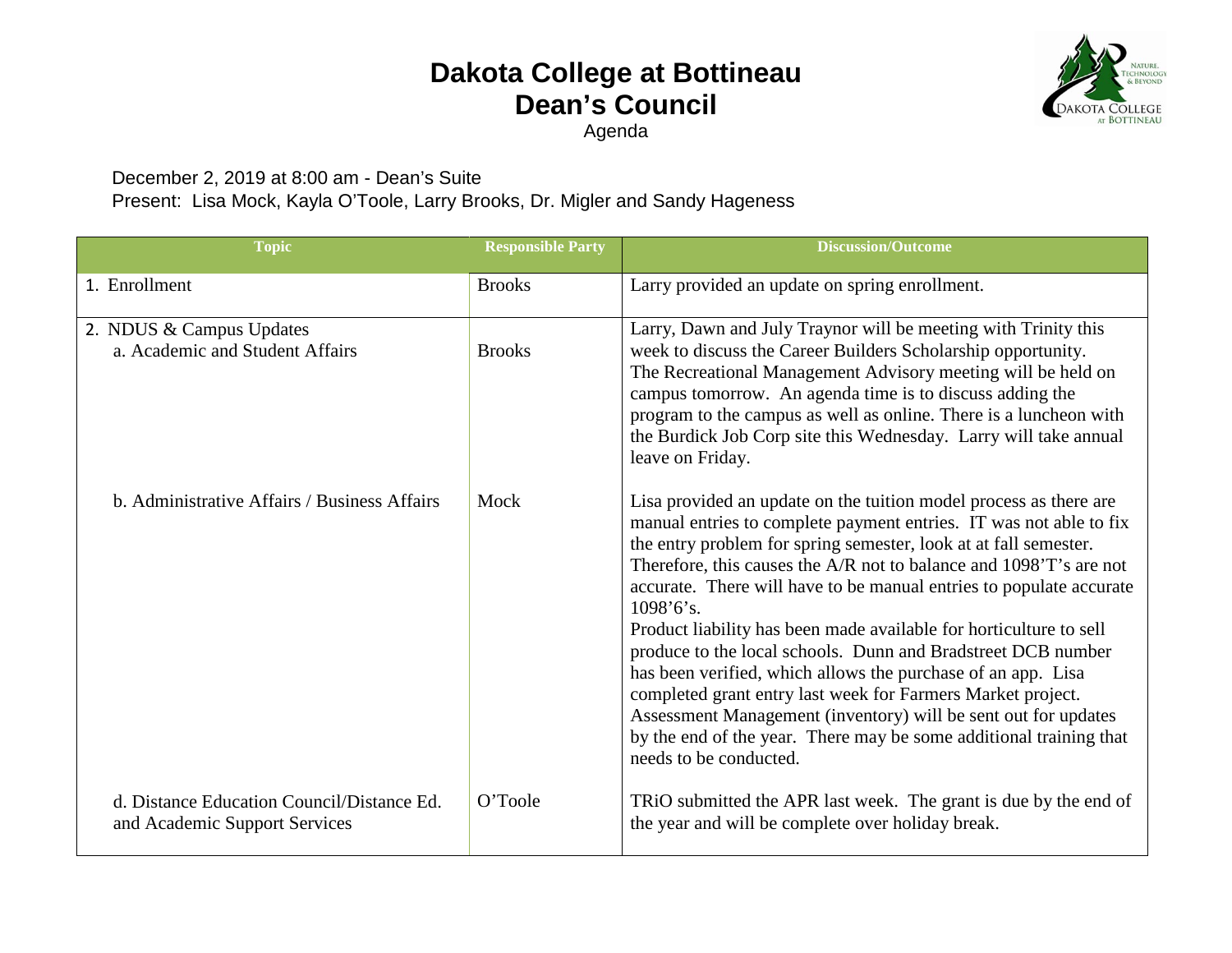## **Dakota College at Bottineau Dean's Council**



| <b>BOTTIM</b>                                                                             |          |                                                                                                                                                                                                                                                                                                                                                                                                                                                                                                                                                                                                                                                                                 |  |  |
|-------------------------------------------------------------------------------------------|----------|---------------------------------------------------------------------------------------------------------------------------------------------------------------------------------------------------------------------------------------------------------------------------------------------------------------------------------------------------------------------------------------------------------------------------------------------------------------------------------------------------------------------------------------------------------------------------------------------------------------------------------------------------------------------------------|--|--|
| e. Public Affairs Council                                                                 | Hageness | Discussion was held regarding DC rates for students physically<br>attending classes on campus. DSU found this to be a concern when<br>charging lower tuition to DC students.<br>Kayla will be in Minot on Wednesday for NCEC meeting.<br>Marketing team will be able to finalize the DCB app now that the<br>Dunn and Bradstreet number is verified. Last week a news release<br>went out announcing student recipient for the BCBSND<br>scholarship.                                                                                                                                                                                                                           |  |  |
| f. Athletics                                                                              | Gorder   | $N/A$ to report.                                                                                                                                                                                                                                                                                                                                                                                                                                                                                                                                                                                                                                                                |  |  |
| h. Chancellor's Cabinet / Dean's Update                                                   | Migler   | The CTEC meeting has been cancelled in grand Forks this<br>afternoon due to road conditions. Dr. Migler may drive to Grand<br>Forks tomorrow for the SBHE meeting.<br>Athletics will be sending out a survey to all DCB students asking<br>about interest in adding any of the following sports:<br>• E-sports, women's hockey, trapshooting, men's & women's<br>golf, cross country<br>A special state-wide Farm Business Management campaign is being<br>proposed. There is up to 62% reimbursement available for<br>marketing and each FBM site has availability to \$1,000 in grant<br>dollars.<br>Peace Garden administrator is interested in partnering<br>opportunities. |  |  |
| 3. Other<br>a. Service Animal Policy<br><b>Campus Forum</b><br>b.<br>Future meeting dates | Hageness | <b>Click Here for Attachments</b><br>Service Animal Policy has been reviewed by Faculty and Staff<br>Senates and recommended Dean's Council approve as submitted.<br>Moved by Larry, seconded by Lisa to approve the Service<br>Animal Policy as submitted. Motion carried.                                                                                                                                                                                                                                                                                                                                                                                                     |  |  |